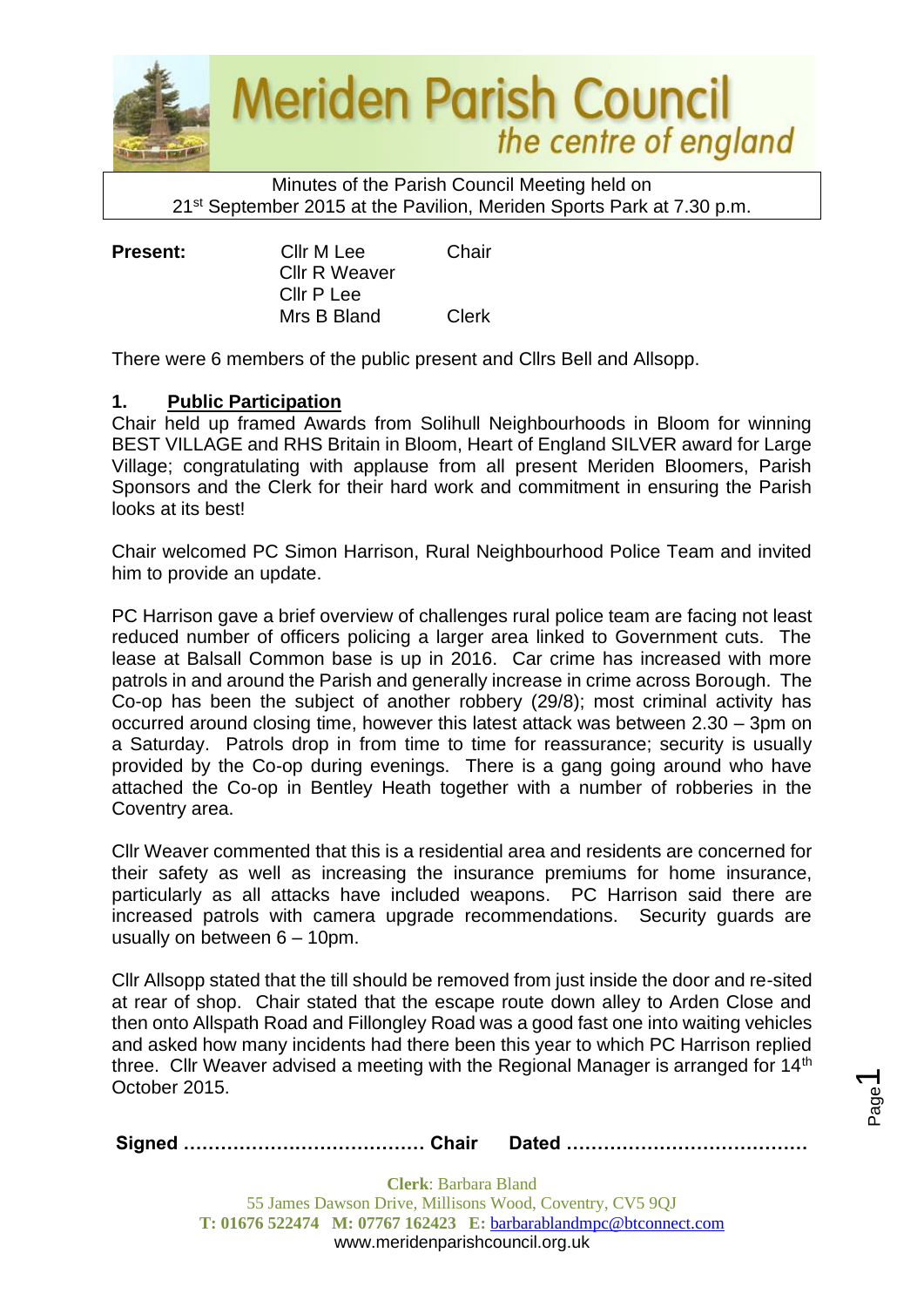

The Clerk had invited a resident from Alspath Road to attend the meeting to raise his concerns regarding speeding traffic, implementation of traffic calming measures, enforcement, danger spots, parking around the green, double yellow lines. A good discussion between residents and Councillors to agree a programme of action resulted. Cllr Weaver extended an invitation to become a member of the Neighbourhood Planning Group and in particular be part of the task and finish group looking at highways issues with police and highways officers. Cllr P Lee declared a recent speed watch recorded 750 cars/minute on Fillongley Road which was intense traffic travelling in both directions. To make a difference and improve traffic speed there is a need for all agencies to work together.

PC Harrison further commented that the ASBO statistics are positive with intense work being done within a multi-agency team to conclude the situation on Letitia Avenue within the next 6 weeks. All patrols are now carried out by cars with no beat patrols any more. The next beat surgery will be held on 15<sup>th</sup> October 2015 in the Library. Anyone wishing to contact PC Harrison should go to the West Midlands Police Your Neighbourhood website where all contact details may be found.

**Action:** Due to lack of attendance the Clerk will look a future joint community/beat surgery at the Pavilion.

Chair thanked PC Harrison and he left the meeting.

A UKIP representative asked if the Council was aware of Solihull's Combined Authority proposal and all it entails including taking over other local authority deficits for services such as NHS and Police. Cllr Weaver replied that Meriden had hosted the Solihull Area Committee meeting in July and guest speakers were Leader of Council, Cllr Bob Sleigh and CEO, Nick Page, who gave a presentation on the Combined Authority vision.

**Chair thanked all participants and invited residents to leave or stay for full council meeting.** 

## **2. Apologies**

Apologies received from Cllrs Haque (working abroad), Nunn (family bereavement), Lynch-Smith (family commitment), Barber (caring responsibilities), Kipling (eye procedure). It was noted that Council was quorate with three Members only attending full Council meeting.

**IT WAS RESOLVED** Apologies were formally recorded and reasons for absence accepted.

# **Declarations of Interest**

3a To declare any personal interests in items on the agenda and their nature.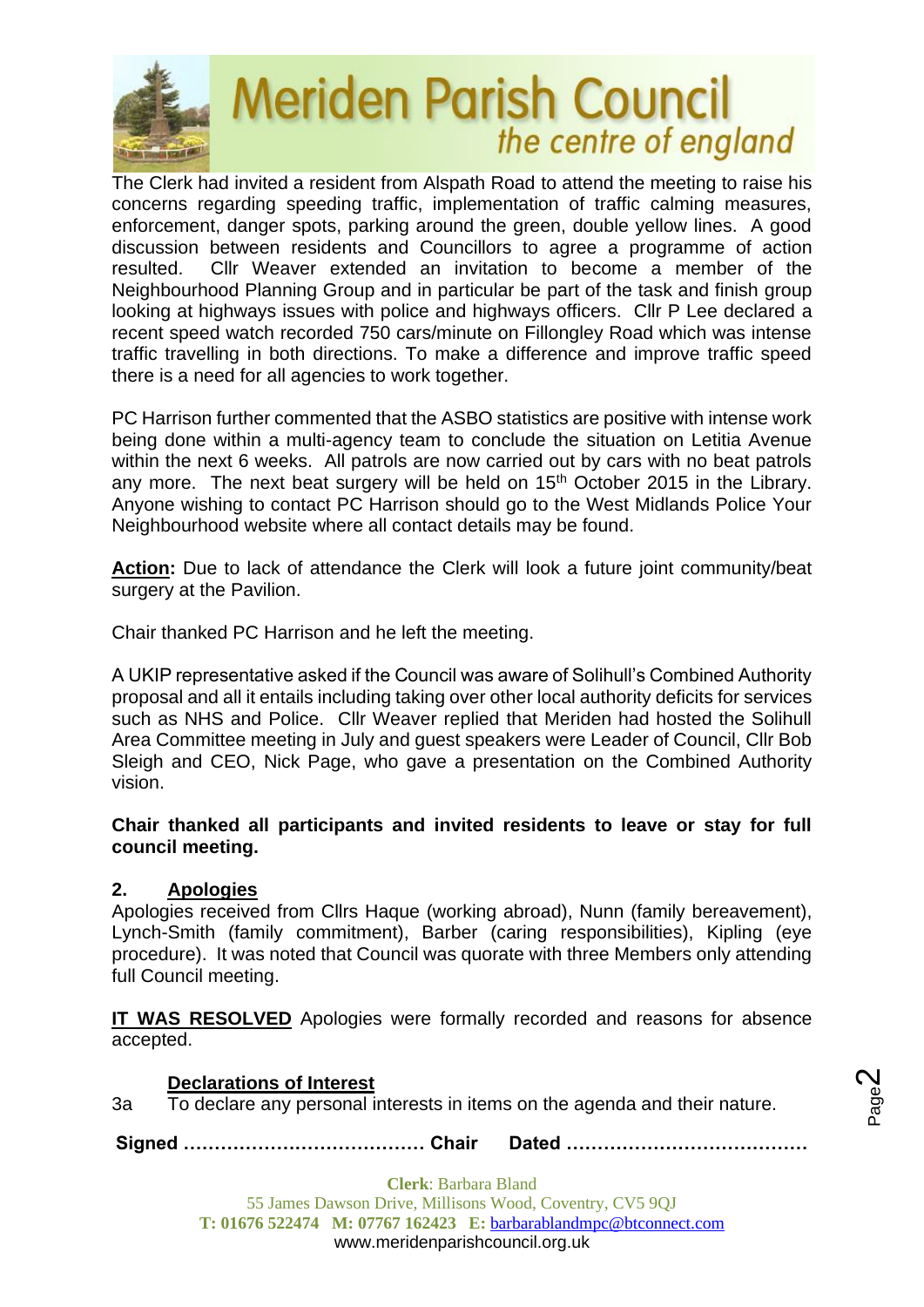

There was nothing to declare.

3b To declare any prejudicial interests in items on the agenda and their nature There was nothing to declare.

#### **4. Minutes**

The minutes of the Parish Council meeting held on 27<sup>th</sup> July 2015 were considered and agreed.

**IT WAS RESOLVED** Cllr P Lee proposed acceptance of the minutes of Parish Council meeting 27<sup>th</sup> July 2015. Cllr Weaver seconded this proposal.

Matters/actions arising: All as per agenda and standing items.

## **5. Finance**

5.1 Approve September Payments

Members received payments for Parish Council and Sports Park for approval. Cllr P Lee proposed approval, seconded by Cllr Weaver.

**IT WAS RESOLVED** Members approved September payments of £3,468.25 for Parish Council and £4,121.02 for Sports Park.

## 5.2 Grant Thornton External Audit

The Clerk advised Parish Council compliance with public display of Notice of Conclusion of Audit for Accounts year ended 31 March 2015. Two minor recommendations from Grant Thornton to be put in place being (i) Risk Register (delegated to finance committee and adopted  $25<sup>th</sup>$  June 2015) and (ii) Annual Return box section 1 box 3 Council Tax Support Grant of £2,541 had been incorrectly included in Box 2. Box 2 should state £38,930 and Box 3 state £19,366.

**IT WAS RESOLVED** Members thanked the Clerk and accepted Grant Thornton's recommendation; thus the external audit for financial year 2014-2015 was approved.

#### 5.3 Askews - Annual Accounts & Companies House

The Clerk advised the Annual Accounts had been concluded by Accountants Askews for Meriden Sports Park, approved by Directors and signed by Chair of Sports Park, Rosie Weaver and Company Secretary Barbara Bland, meeting the submission deadline to Companies House. Copies are available should Council or Members of the Public wish to view accounts.

**IT WAS RESOLVED** Members accepted and approved Meriden Sports Park Accounts for financial period 25 November 2013 to 31 March 2015.

## **6. Progress Reports**

6.1 Village Hall Management Committee

**Signed ………………………………… Chair Dated …………………………………**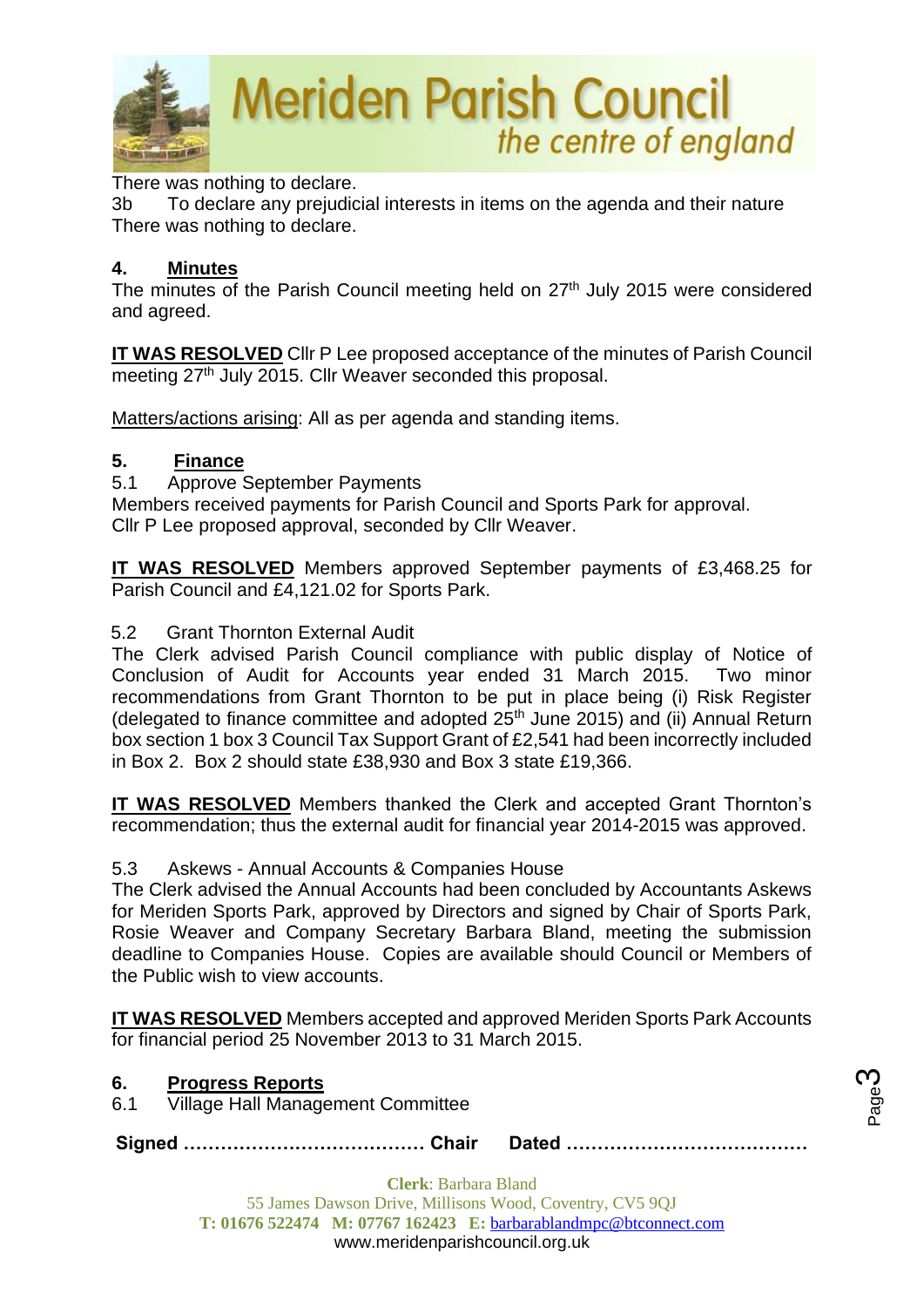

Nothing to report.

## 6.2 War Memorials

Cllr P Lee reported that arrangements are in place for road closure for Remembrance Sunday Service and he will be organising volunteer marshalls.

the centre of england

## **Action: Cllr P Lee**

## 6.3 Meriden Pool

The Clerk advised that the Pool would feature in the 2016 development of environmental projects meeting the criteria for Bloom competitions. Discussions continue with A & A Recycling and the Manor Hotel for financial assistance.

Cllr P Lee commented that the bin is full to overflowing with windblown litter resting in the Pool.

**Action:** The Clerk will monitor and liaise with interested parties and SMBC officers and advised street cleaning regarding litter.

## 6.4 Allotments

The Chair advised there is full occupancy, the first time in some years, hat all allotments have been taken, including the commencement of Meriden Bloomers Community Project. There is continuing communication between the Parish Council and Taylor Wimpey regarding transfer of land which will be picked up in agenda item 10.4.

**Action:** The Clerk will continue to liaise with Meriden Bloomers and Allotment Association.

6.5 Footpaths/Forum Nothing to report.

## 6.6 Quarries Liaison Group

Cllr Weaver advised that a meeting was held on 14<sup>th</sup> September with good attendance for all operators. A good relationship has developed. Tarmac and NRS undertake regular spot checks and traffic monitoring issuing 3 day bans to hauliers not adhering to routing agreements. There are rogue hauliers accessing Hampton Lane and Meriden Village that are not using Meriden Quarry and therefore are not breaching the designate route. Cllr Bell added that the liaison group is excellent and very worthwhile with a good relationship developed between operators and the Parish Clerk.

## 6.7 Solihull Area Committee

Cllr Weaver advised that Meriden hosted the SAC meeting in July with the Leader of the Council, Cllr Bob Sleigh and CEO, Nick Page, as invited guest speakers presenting on Solihull's proposal for a Combined Authority. John Crossling, SLCC's new regional

**Signed ………………………………… Chair Dated …………………………………**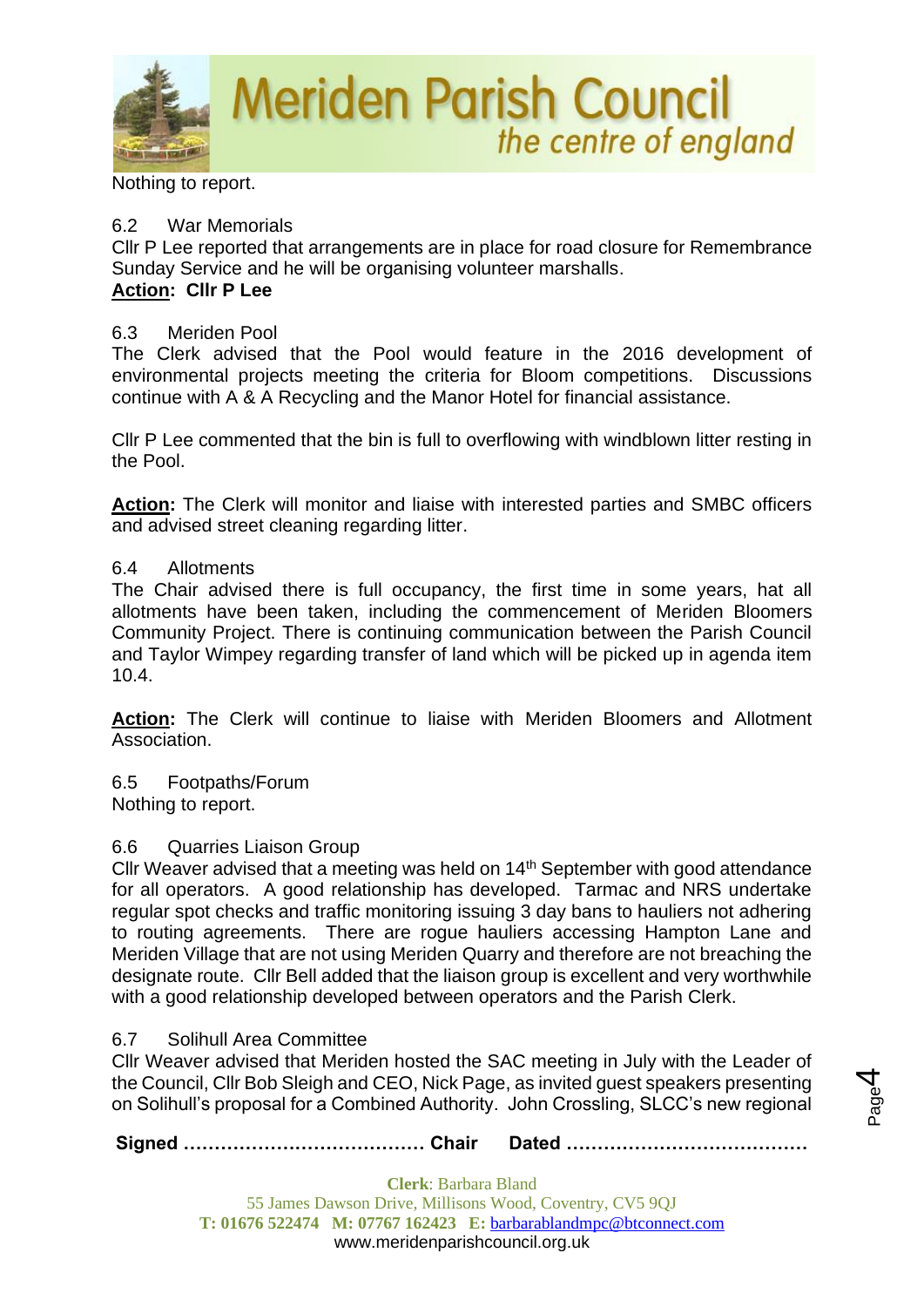

secretary, gave an overview of shared joint services and benefits to Parish/Town Councils. The next meeting will be on the 15th October 2015. Cllr Weaver advised of the sad news of the sudden death of Cllr Chris Noble, Chair of Cheswick Green and her attendance on behalf of Meriden Parish Council at his recent funeral. Members requested the Clerk to send a letter of condolence to Cheswick Green.

**Action**: The Clerk will write a letter of condolence on behalf of Meriden Parish Council.

6.8 Tree Wardens & TPO List Nothing to report.

## 6.9 Community Surgeries

The Clerk held a community surgeries in August and September, met with Bruce Brant on 12th August for a catch up and process of actions since July as follows:-

- 1. Millisons Wood, Birmingham Road, Trees covering street lighting and signs. Also upgrade bulbs to provide brighter quality lighting. No 49 new owners?
- 2. Alspath Road/Leymere Close (Trees privately planted on boundary behind garage block responsibility? Highways land) (TPOs at No 4 Leymere Close, reduce height)
- 3. Leymere Close verge/pond maintenance.
- 4. The Croft/Digby Place signs need moving or additional? Emergency services, ring & ride etc., still missing Digby Place. Annie Masters no action?
- 5. Walkway between Fillongley & Alspath look at litter, fence, ASB (drinking/smoking pot), litter bin.
- 6. Maxstoke Lane trees, signs, dog fouling/waste bin/additional footfall Gate.
- 7. Maxstoke Lane street lamp still not working outside agricultural cottages no wiring?
- 8. Parking on verges Kittermaster.
- 9. Service Road (enforcement on Monday, contractors moved and then came back when he had gone!)
- 10.Potholes Meriden Hill, Birmingham Road.
- 11.Footpath between Whichcote/Digby Place needs cutting back.
- 12.Reduce signs on lamp posts on Service Road.
- 13.Whichcote to Main Road hedges overgrown and need cutting back.
- 14.Footpath from Church Lane to top of Hill overgrown.
- 15.Footpath from Showell Lane roundabout to Albert Road overgrown particularly top section. Hard to use for motorised scooters, pushchairs and wheelchairs. Also this is now more widely used by people using 900 bus and working at Meriden Business Park.
- 16.Improve street lighting by change bulbs to white light for added brightness?
- 17.Wall opposite side used to be visible now overgrown.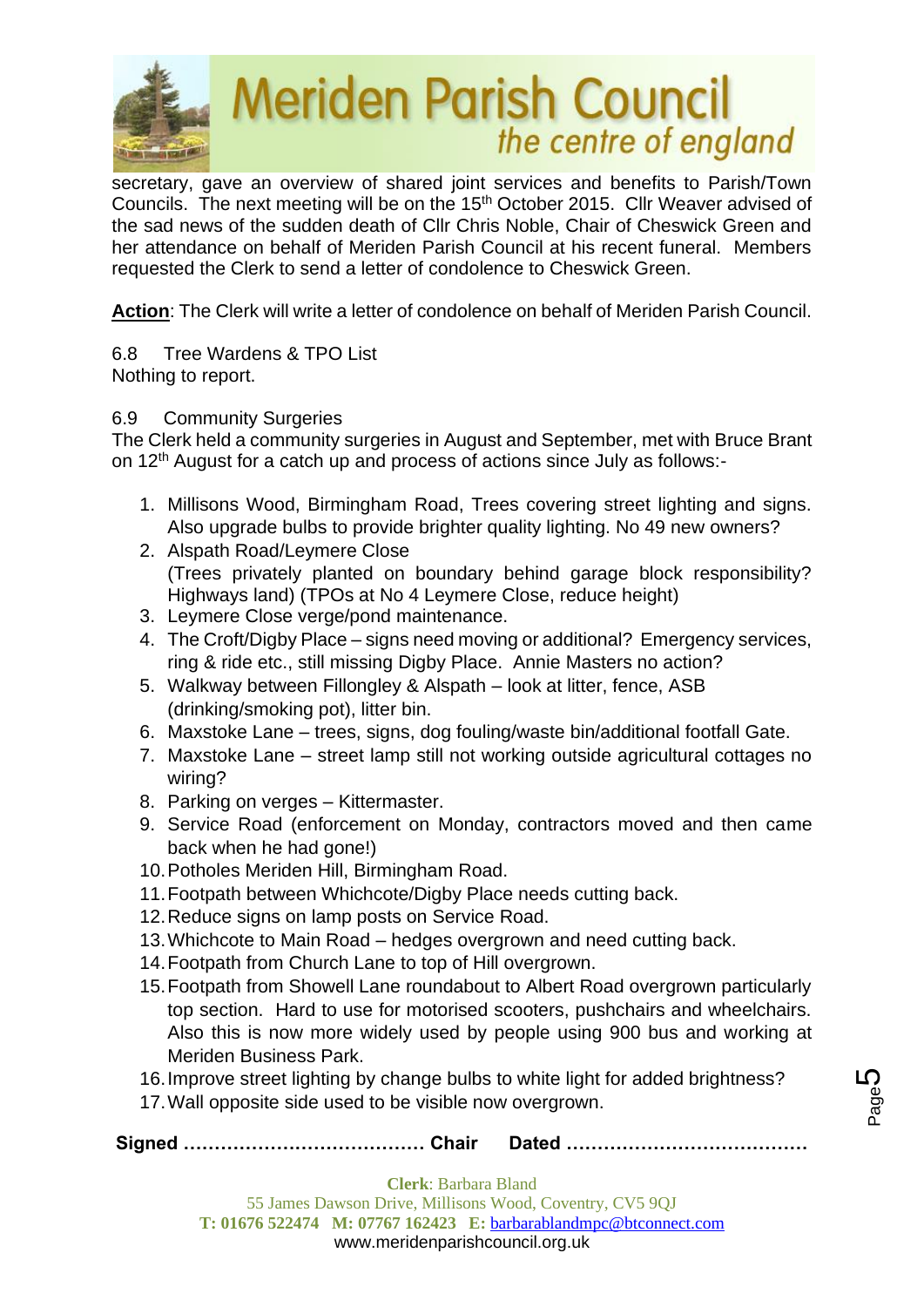

18.Meriden Mile – trees shoots self-planted and growing with speed.

19.Meriden Pool – although on 3 month programme trees sprouting.

20.Rubbish behind Bulls Head

## **Additional Councillor concerns raised at Parish Council meetings July and ongoing:-**

- 21. Berkswell Road between Heart of England Club & Pool HGVs/Artic increased. Weight/width restristrictions?
- 22.Potholes Berkswell Road.
- 23.Overgrown ditches Eaves Green Lane Ed Bradford.
- 24.Dog fouling on Green and increase to pavements.
- 25.Co-Op ongoing saga of delivery parking blocking service road visuals.

**Action** The Clerk is awaiting email response from relevant SMBC officers and follow up actions.

Mr Brant had been invited to this evenings meeting but sent his apologies with the following update that he wished to be recorded of his actions to date. Chair read the following:-

- *1. Meriden Gate – The Neighbourhood Watch lead has been in contact with me and requested signage and parking enforcement measures. I have directly requested Paul Tovey to arrange the area be assessed for needs and advise of the outcome. However, one word of caution, this is a 'shared space' designed development and this does not lend itself to adding signage etc.*
- *2. Trees Main Road/Meriden Hill – I attended a walkabout with Darren Parkin last Thursday and he outlined the work that will be done on identified trees along Meriden Hill which should improve the situation with Buses and larger vehicles.*
- *3. Birmingham Rd Millisons Wood/Meriden Hill Footpath – I am trying to negotiate getting the footway trimmed back to assist scooter drivers and push chair users. I will let you know progress with this.*
- *4. Leys Lane – I have agreed with Streetcare that the shrub bed with the Gabion wall that it will be tidied up. However, the opposite side (pond side) is still being investigated to ascertain who is responsible to maintain the shrub area and cut back foliage.*
- *5. Digby Place – following some quite protracted discussion I now have the go ahead to get a Digby Place nos 1,2,3,4 street nameplate installed next to the entrance at the top of The Croft. This should assist with the ambulance issue.*

*Please let me know if there are any further issues raised and I will endeavour to assist as always.*

**Action**: The Clerk will liaise with Mr Brant to action all outstanding issues raised above.

6.9Community Speed Watch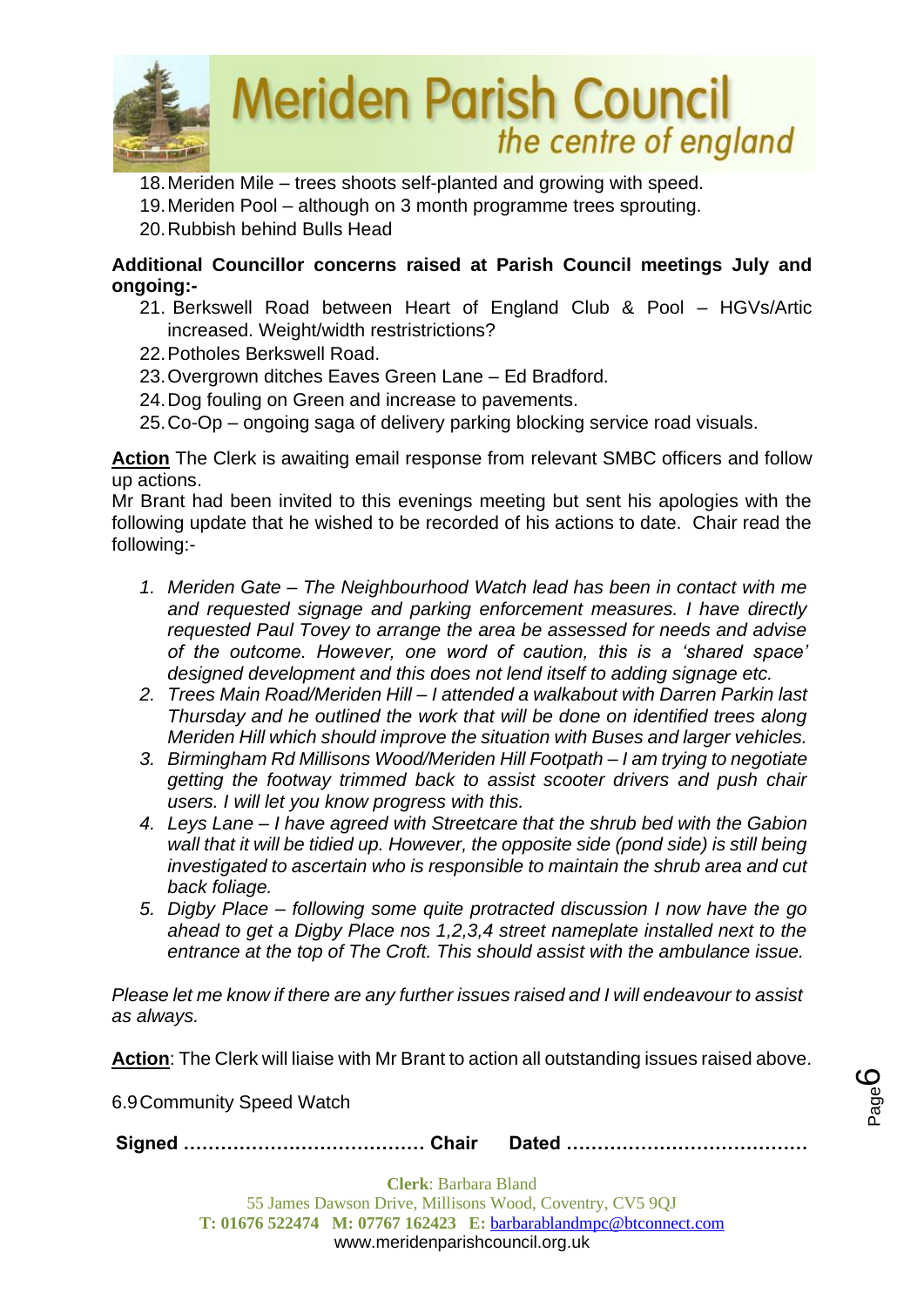

Cllr P Lee advised the first speed watch had been undertaken. There was a steady flow of speeding cars recorded but once drivers were aware of it they were flashing warnings to oncoming traffic to slow down.

# 6.10 Meriden Sports Park (quarterly summary only)

Cllr Weaver advised that it had been a busy summer with tennis, cricket and successful sports camps averaging 20 children per day and different children throughout the week. Providing a facility enabling sports exercise is now paying off with multiple usage from teams, families and individuals. Currently there are three children's football teams under Meriden Rovers and two adult teams being St Johns Rangers and new team Burton Sils.

The charity issue continues to be a work in process with advice taken from solicitors and charities commission. It is proposed to move forward with the structure outlined previously (Meriden Sports & Recreation Trust) to manage the legacy fund. Meriden Parish Council will retain ownership of the sports park asset and a lease will be drawn up between the Parish Council and Sports Park for a peppercorn rent and percentage split of utilities and parish council office space. Once the structure is in place and approved by charities commission then the final proposal will be presented to Council for their approval.

**Action**: Cllr Weaver and the Clerk will continue working through the process with Trustees to finalise outcome with maximum benefit to all parties.

# **7. Clerk's Report**

The Clerk had circulated actions prior to the meeting.

# **8. District and Ward Councillor Reports**

Cllr Bell advised he would follow up the allotment situation with relevant officers and whilst he had previously mentioned this to SMBC he was unsure of actions thereafter.

**Action**: Cllr Bell to speak to allotments officer.

# **9. Correspondence & Communication**

All correspondence had been circulated to Members electronically for their information. Additional information was share at the meeting as follows:-

- 1. Notice of SLCC AGM 16<sup>th</sup> October 2015.
- 2. Clerk's confirmation as delegate of first SLCC conference. 3. WALC AGM 4<sup>th</sup> November 2015; Cllr Weaver already
- attending as County Representative.
- 4. Conservation Advisory Committee regarding two applications for Touchwood 2 and Motorway Service Area at Catherin De Barnes to be held on 24<sup>th</sup> September 2015.
- **Signed ………………………………… Chair Dated …………………………………**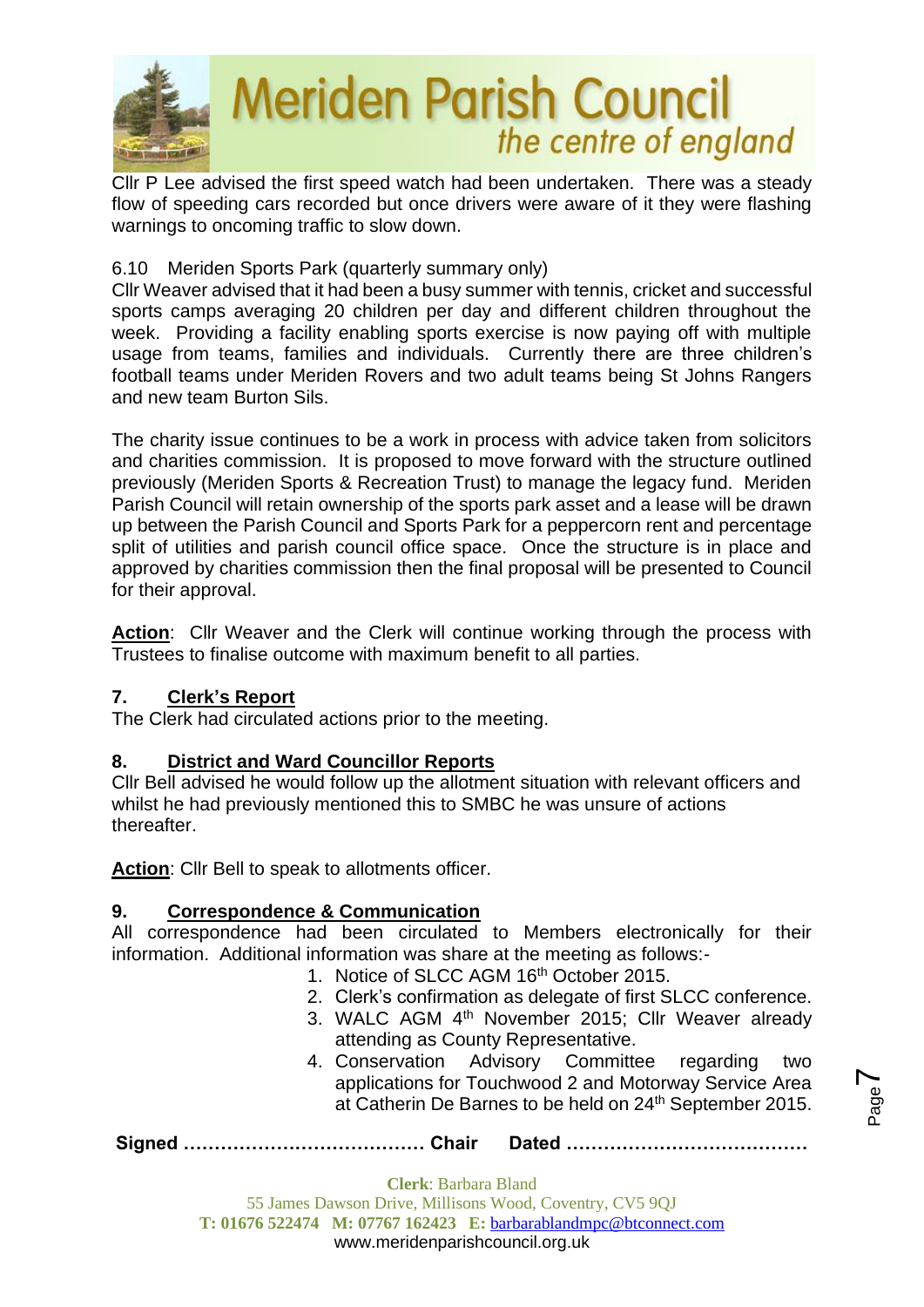

## 9.1 Warwickshire Police & Crime Commissioner Survey

Cllr Weaver advised that she had completed the survey on Parish Council behalf meeting the deadline for submission of  $25<sup>th</sup>$  September 2015.

## **10. Meriden Village Matters**

10.1 Library Update Nothing to report.

## 10.2 Village Commemoration WW1

The Chair advised that the evening WW1 talk with Doreen Agutter had been postponed due to ill health. The next event will be the commemorative football match on 17th October including Meriden Rovers U-11's v. Vision Academy kick off 1pm and Royal Corps of Signals v. Meriden Adult Team (TBA) kick off 2pm.

Cllr P Lee advised that the Royal Corps of Signals cricket team beat Meriden Spartans on 2nd August and presented their shield to Meriden Sports Park. A rematch is wanted and engagement with whole community including local residents along with cricket and football clubs.

#### 10.3 Meriden Gate

• Resident Neighbourhood Watch

The Clerk advised that actions from last council meeting was to receive an update from Bromford Housing. Contact has now been made and some available meeting dates offered to meet with the council representatives regarding the situation which is proving sensitive and sits with a multi-agency team.

Additionally a review of the allocations policy incorporating properties on Leys Lane, Winspear Close and Meriden Gate. There is a willingness to work with the Parish Council and Solihull Community Housing for a robust proposal regarding the on-going lettings plan and criteria around new build and re-lets v. demand v. waiting lists.

Action: Cllr Weaver and the Clerk to meet with Sue Allen, Bromford Housing, on 5<sup>th</sup> October.

• Freehold Transfer

The Clerk advised nothing further to report as in process with Parish solicitors and SMBC Corporate Legal Team. Cllr P Lee wished to raise once again the situation of the promise of a wildflower meadow and the savage cutting down of the meadow earlier in the summer, urging a meeting with Mike Swallow, Solihull MBC.

**Action** The Clerk will liaise with SMBC and Wright Hassall.

10.4 Taylor Wimpey

**Signed ………………………………… Chair Dated …………………………………**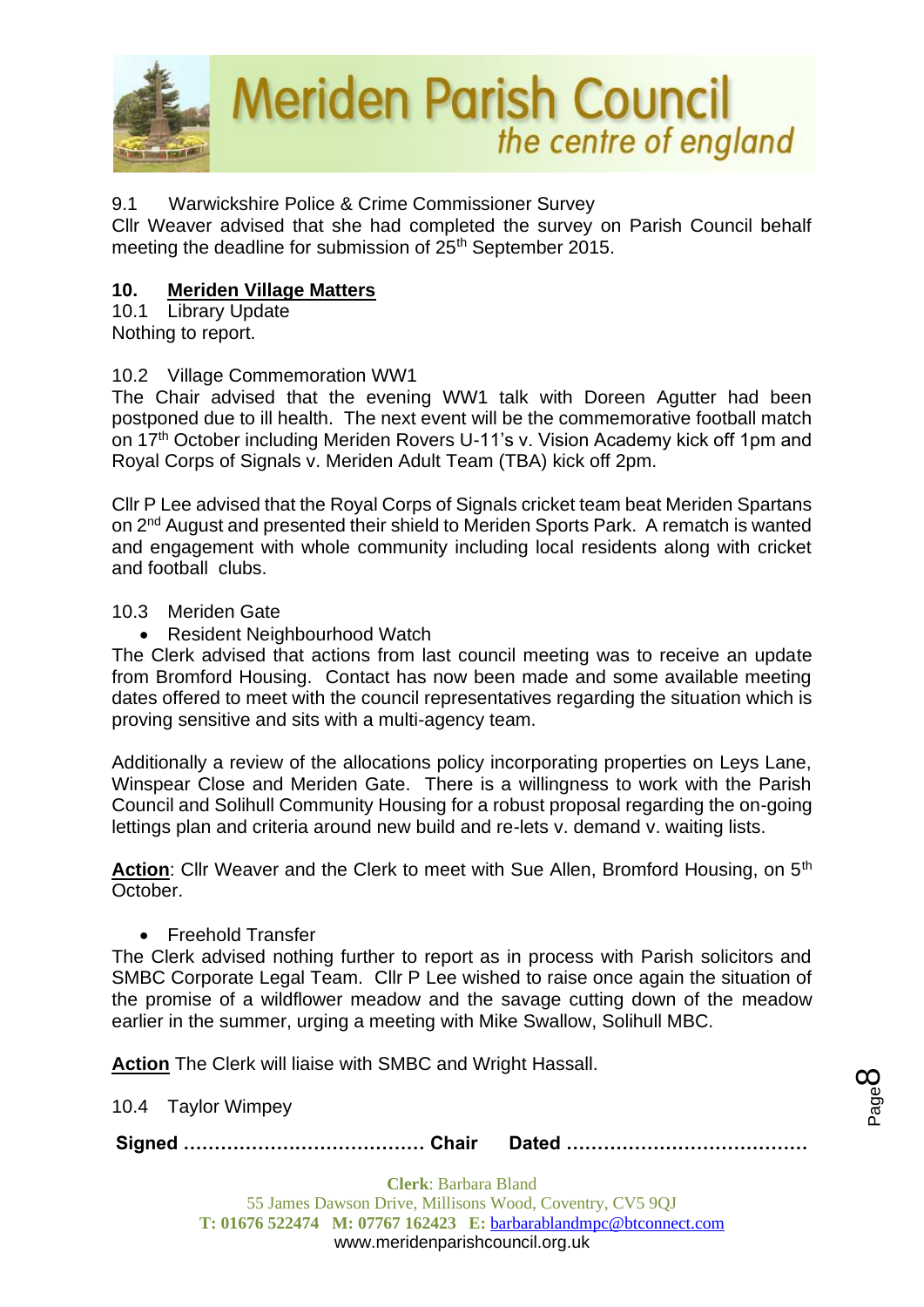

The Clerk advised that there remain issues surrounding the promise within the unilateral undertaking unresolved, namely secure storage, water supply and land that storage and car parking is on that sits outside of allotment holding to be transferred to Parish Council. Therefore the Clerk requested advice from Members that her actions to date are in keeping with their expectations, i.e. Parish solicitors are not to complete any transfer until issues outlined above are concluded. Cllr Weaver stated that any land sitting outside of allotment holding that is for the purpose of allotment holders may in the future become a problem with a management company having responsibility for said land i.e. applying to put notices up on land not belonging to the Parish. The Chair reiterated the Parish Council's view that the Clerk continue with her negotiations with Taylor Wimpey keeping members informed.

Action: The Clerk to continue communicating with Taylor Wimpey to resolve outstanding issues including a letter to Lawrence Osborne, SMBC planning.

#### 10.5 Highways Update

The Clerk advised that some of the issues raised by Members regarding speeding traffic on Fillongley Road and call for additional signage had been raised with Highways officers at recent Quarry Liaison meeting. Chair read the following from Mr Davinder Chohan, Highways Engineer:-

*"As requested, following our meeting this afternoon, I drove along Fillongley Road, Meriden.* 

*Two permanent vehicle actuated signs are installed on Fillongley Road on both approaches to Meriden Church of England Primary School. I attach a copy of drawing no. 6895/1 showing the location of the permanent signs. In addition, a permanent vehicle actuated sign has been installed on Fillongley Road (southbound) after the A45 overbridge (please see attached drawing no. 7231 also attached for the precise location).* As this part of the road is already covered by permanent vehicle actuated *signs it would not be included in a mini-speed visor programme.*

*However, when I drove past the two vehicle actuated signs by the school, above the speed threshold which has been set, they did not activate. Therefore, they appear to have a fault. We are due to undertake the annual maintenance review of all vehicle actuated signs within the Borough within the next month. Following the completion of this exercise all faults on such signs, including those on Fillongley Road, will be reported to the manufacturer to rectify.*

*With regard, to the request for additional signing to prevent HGV's using a route I would be pleased to meet on site to initially determine whether such a measure is warranted. Therefore, please telephone me, on 0121 704 6432, to arrange a suitable time for a site visit during the week commencing Monday, 28 September. I am currently* 

**Signed ………………………………… Chair Dated …………………………………**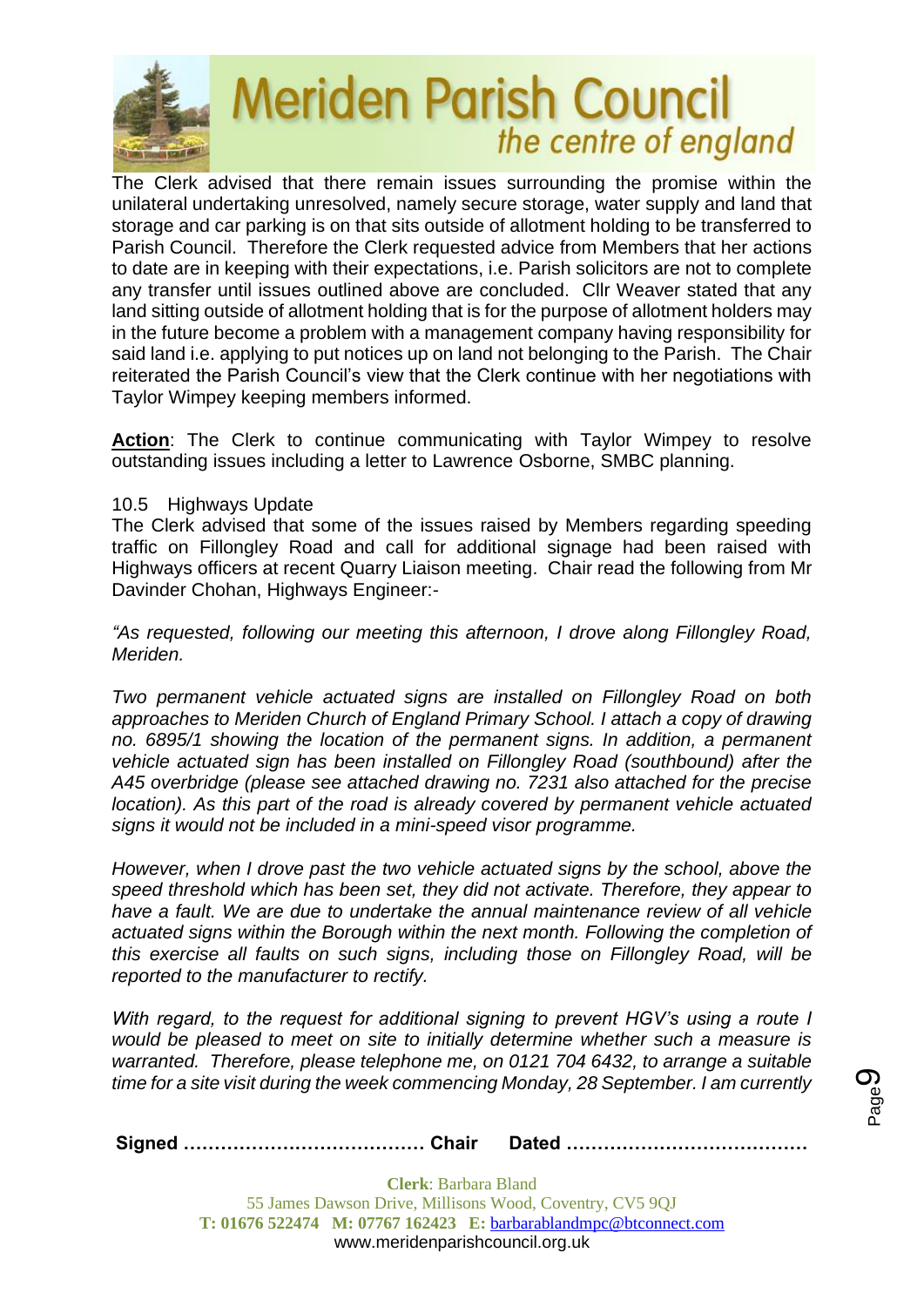

*available on the afternoons of Wednesday, Thursday & Friday of that week. I look forward to hearing from you on this issue.*

*Please do not hesitate to contact me if I can be of any further assistance."*

**Action**: The Clerk to monitor work is carried out to enable fully operational and working signage on Fillongley Road. It was agreed that Lynn Parker, Quarries Resident Representative to meet with Mr Chohan and NRS for a site visit to determine suitability of signage at the approach to Coronation Island.

10.6 Land Registry & Ownership Nothing to report.

10.7 Public Convenience Site Transfer

The Clerk advised that this matter was in process with Solihull MBC legal team and Wright Hassall for the purpose of providing a "side letter" to formalise the agreement and complete the matter.

**Action**: The Clerk will request an update from Wright Hassall.

#### 10.8 Heart of England & Solihull Neighbourhoods in Bloom 2015

The Clerk advised that the first Bloomer's meeting had taken place on 17<sup>th</sup> September to review actions, awards, recommendations and plan for 2016 including the setting up of *Meriden Bloomers Community Allotment and Gardening Club*. Letters will written to sponsors, publicity in local papers and Meriden Mag of awards, together with a request for more volunteers to join the Bloomer's group. Meriden residents and businesses had entered the competition independently and it was excellent that the following individual awards were given to Queens Head, Fen John, Winspear Close, Mr & Mrs Warr, Eaves Green Park Homes, Meriden Hall Park Homes along with Parish Council for whole village, all of whom had agreed to "get on board" with Bloomers for 2016.

Additionally the Clerk advised that the Bloomer's group have been given £100 in vouchers for 2014 and 2015 Best Village category and have agreed they wish to donate two trees to the Parish (i) to commemorate WI centenary and (ii) to commemorate HM Queen Elizabeth longest reign.

Cllr P Lee requested a silver birch for HM Queen Elizabeth's longest reign be planted in the Sports Park to replace the trees lost to ash dieback disease in 2014, as there is already a jubilee commemorative bench.

**Action**: The Clerk will continue working with Meriden Bloomers; email chair of WI to take advice as to where a suitable planting site would be and start looking at sponsorship for 2016.

**Signed ………………………………… Chair Dated …………………………………**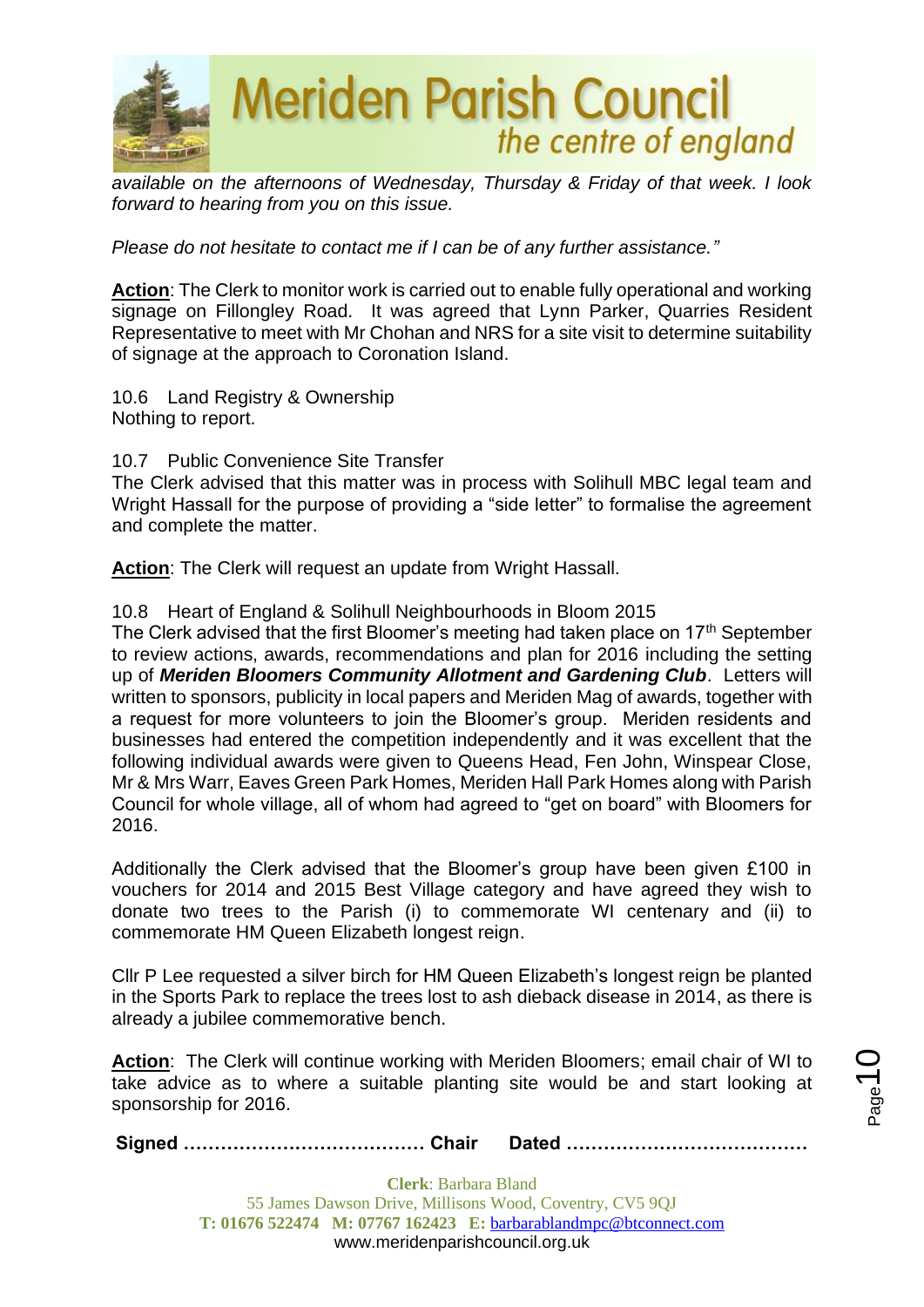

# 10.9 Litter

The Clerk reported that some recommendations from Bloom judging feedback was the need to keep on top of litter. She suggested contacting Mr Jones who organised a community litter pick earlier in the year supported by Jo Williams, SMBC community engagement officer, and district councillors. Also to ask Mr Jones if he would like to support Meriden Bloomers.

Action: The Clerk to contact Jo Williams from the SMBC Community Engagement Team and Mr Jones to arrange.

## 10.10 Co-Op Update

The Clerk advised that a letter had been sent and a meeting is arranged for 14<sup>th</sup> October with Sam Buxton, Regional Manager, Heart of England Co-Op and Depot Manager.

**Action**: Report at next meeting.

## 10.11 Parking – The Green

Cllr Weaver advised that his is a "bigger" piece of work and has been included in the Neighbourhood Plan.

**Action**: This item will be referred to the Neighbourhood Planning Steering Group Task and Finish Group and removed from future standing items.

## 10.12 Pot Holes Berkswell Road

The Clerk advised that this issue has been raised with Neighbourhood Co-ordinator and currently awaits answer.

Action: The Clerk to chase Neighbourhood Co-ordinator for update.

## 10.13 Use of HGV/Articulated Vehicles Berkswell Road

The Clerk advised that this issue has been raised with Neighbourhood Co-ordinator and Highways officers for input and resolution. It has also been raised with Quarry Liaison Group. This will be included in the Neighbourhood Planning Task and Finish Group looking at the wider issues impacting on Meriden Parish highways and community.

**Action**: The Clerk to will request update and seek support from Berkswell PC.

## 10.14 Mobile Mast

The Clerk advised that Caroline Spelman MP has been in communication with the Manor Hotel and also some service providers including EE, Ericson and Vodafone. Each provider has requested a formal plan of site and proposal of need supported by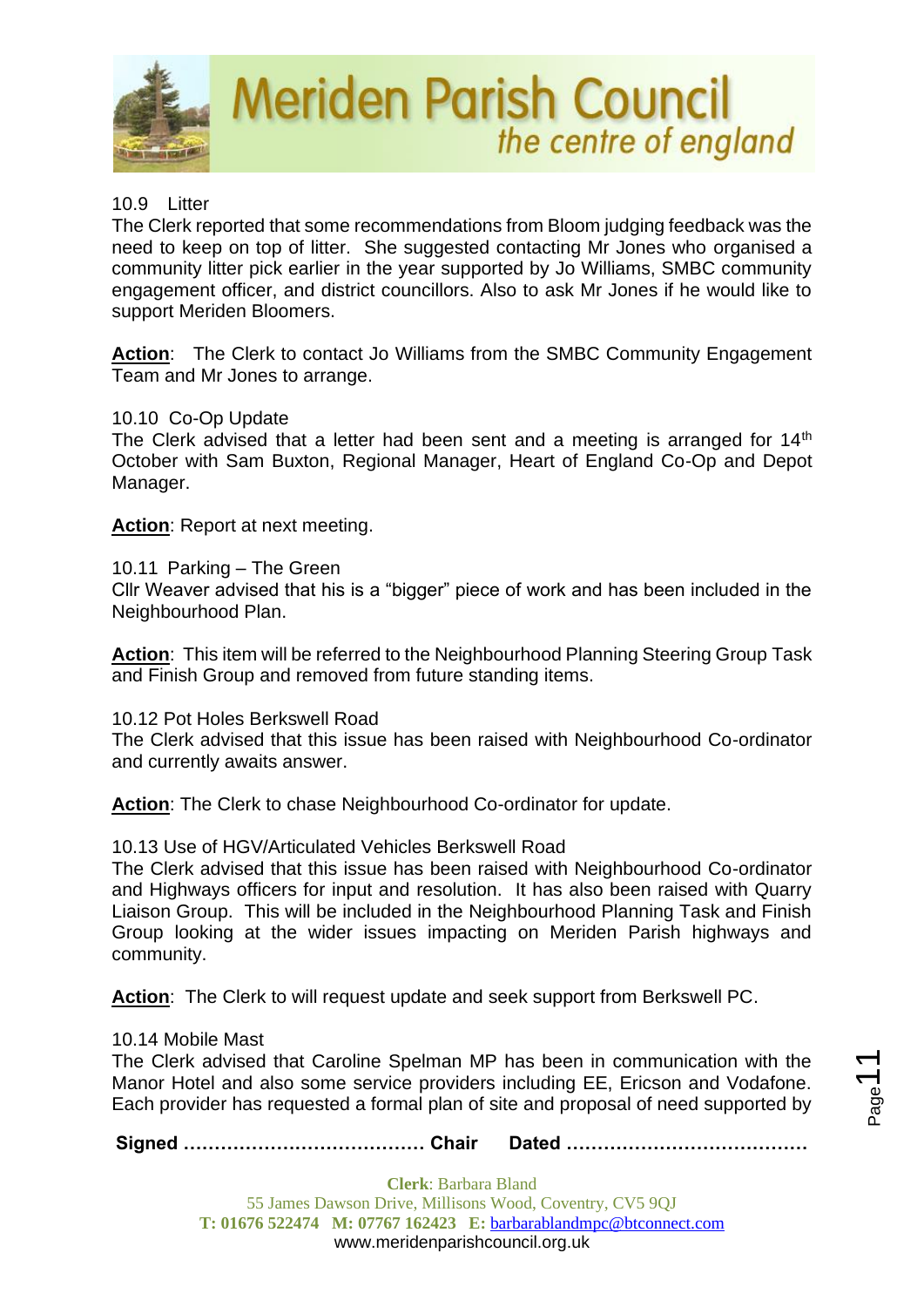

the community and Parish Council. A meeting is to be arranged with General Manager and representatives to formalise plan and proposal moving forward.

**Action**: The Clerk to liaise with Manor Hotel General Manager and confirm Parish Council support to this proposal.

## **11. Solihull Partnership Forum**

Cllr Bell stated that he had attend this meeting and it would appear that Meriden has not been included in attendance. The meeting provided an opportunity for faith based organisations to come together and discuss their concerns.

## **12. Planning Matters**

12.1 Neighbourhood Planning Update

Cllr Weaver advised that after a summer recess the group met on  $17<sup>th</sup>$  September. New volunteers have come forward and task and finish groups have been put together to start work as follows:-

TF1 – Lead Melanie Lee Conservation/History of Parish/Protection of Heritage TF2 – Lead Rosie Weaver/Sharon Andrews School Engagement TF3 – Lead Lewis Edwards Sociodemographic (statistical analysis of population) TF4 – Lead Chris & Candice Dean Community including businesses/contractors/shops

The next meeting will be 22<sup>nd</sup> October at the Pavilion with more volunteers needed.

12.2 To receive update and status on Planning Applications

The Clerk advised that all recent planning applications have been circulated to Members for their comments. Concerns have been raised about latest planning application for Fordson Farm and we are await response from Sheron French case officer with update. Daw Mill planning application was raised at Quarries meeting and an invitation for Harworth Estate to present proposal has been extended. Harworth will also engage with Parish Council in the future. Cllr Bell is to ask planners what their view is regarding Meriden Quarry and increase in traffic linked to HS2 proposal for Daw Mill. Pertemps application for call centre has been approved and the second planning application for office extension is to be appealed through judicial process. All Councillor comments have been logged on planning portal.

**Action**: Clerk to monitor.

12.3 Proposed Development of Old Garage and Caravan Storage Site

**Signed ………………………………… Chair Dated …………………………………**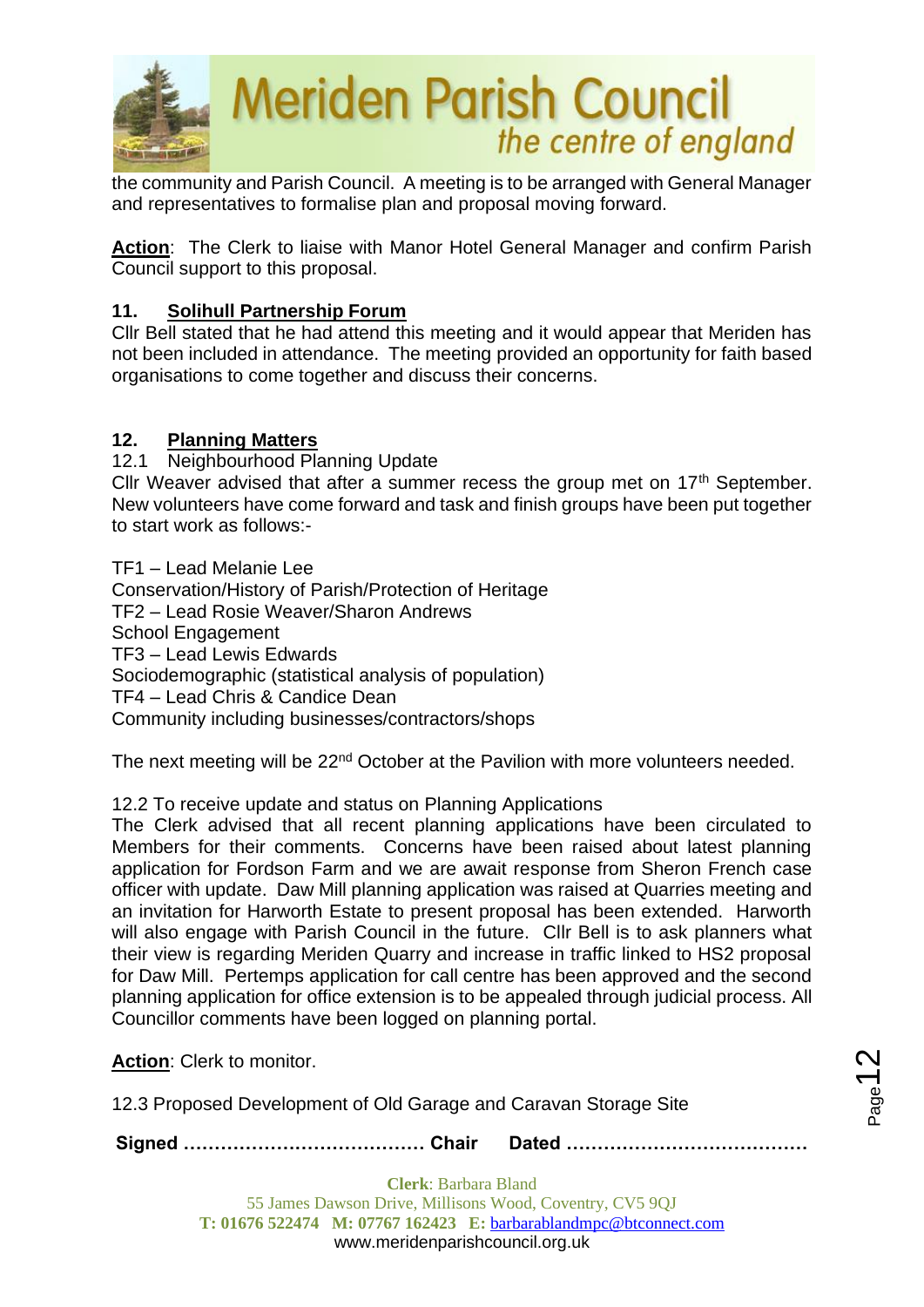

Nothing to report.

12.4 Unlawful Caravan Storage Site Nothing to report.

12.5 Land for Burial Nothing to report.

12.6 Solihull Green Paper Transport Consultation

Chair reported that Cllrs Kipling and Haque attended this briefing but neither were in attendance to provide update. An email has been circulated and the consultation is available for the public to respond to.

12.7 Planning Application Copse & Bridleway

The Clerk outlined the current situation regarding this land. There is a current planning application in for change of use from unused land to residential garden. The Parish Council has opposed this application due their work in progress to have the land transferred to them for protection of heritage. Unfortunately a precedent was set by planning in approving a planning application for a neighbouring property last year, and discussion with case officer is suggesting that this latest application will be approved too. Wright Hassall, Parish solicitors, have been instructed to look at this and have been liaising directly with planning officers.

The Clerk requests Council approval to submit a planning application the same as the Strawberry Field properties as the last two years of research with Packington Estate, Martineau Johnson, Estate management, SMBC legal and land officers and Land Registry have resulted in a situation where this site is being "land grabbed" by Strawberry Fields residents, since the site was removed from greenbelt policy as part of Solihull Local Plan 2013. Public notices need to posted with significant cost implications to the Parish. The Clerk has prepared all paperwork and is ready to process on behalf of the Parish.

Cllr P Lee stated his disappointment in Solihull for allowing this to happen and the promise they made to the Parish Council that this land would be transferred as part of the sports park freehold transfer. Cllr Allsopp confirmed his frustration as he too was at a public meeting with Mike Swallow when this was agreed. He urged the Clerk to get a meeting arranged for herself, Cllr Allsopp, Cllr Bell and Cllr Weaver with Mike Swallow and other officers of SMBC to resolve this situation and conclude the matter.

**Action**: The Clerk to request a meeting with Mike Swallow and Cllrs Allsopp, Bell and Weaver.

Cllr P Lee raised the question of other land grabbing and wished a property in Letitia Avenue to be looked at as they appear to have extended their frontage to include public open space.

**Signed ………………………………… Chair Dated …………………………………**